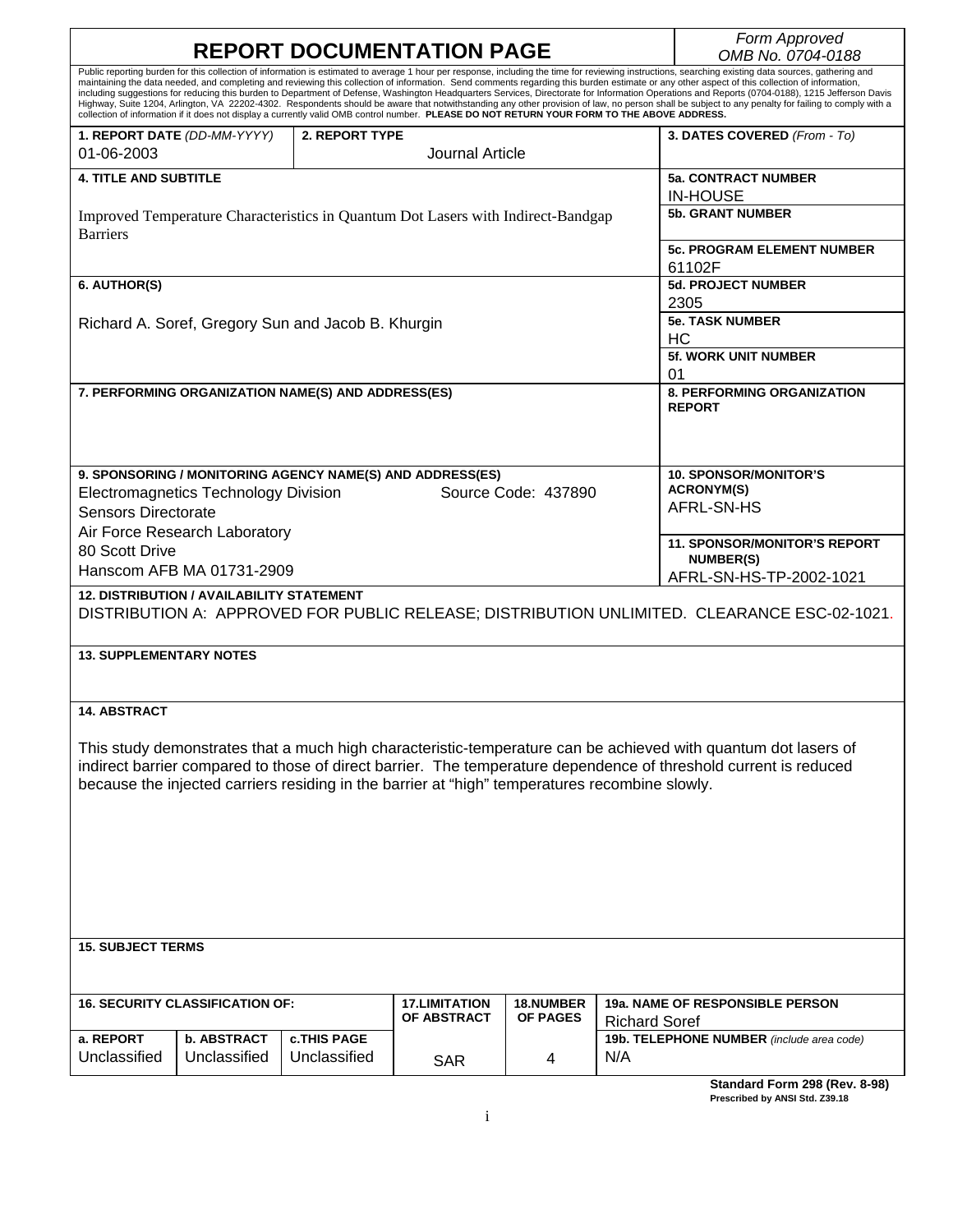# <span id="page-1-0"></span>**Improved Temperature Characteristics in Quantum Dot Lasers with Indirect-Bandgap Barriers**

## **Gregory Sun**

Department *of* Physics, University of Massachusetts at Boston, Boston, Massachusetts **02125** 

#### **Jacob B. Khurgin**

Department of Electrical and Computer Engineering, The Johns Hopkins University, Baltimore, Maryland **21218** 

#### **Richard A. Soref**

Sensors Directorate, Air Force Research Laboratory, Hanscom AFB, Massachusetts 0 **1731** 

**Ahtract: This** study demonstrates that a much higher **characteristic-tempemture** can be achieved with quantum dot lasers of indirect barrier compared to those of direct barrier. The temperature dependence of threshold current is reduced because the injected carriers residing in the barrier at "high" temperatures recombine slowly. *0* 2003 Optical Society of America **OCIS codes: (140.3380)** Laser materials; **(140.5960)** Semiconductor lasers

The driving force behind the quantum dot (QD) studies was the possibility of reducing the laser threshold since the density of states in QDs is ideally much narrower than the density of states in bulk and quantumwell semiconductors. Although the progress in QD Lasers has been significant, they still have not fulfilled their promise because present QD lasers still exhibit strong exponential dependence of their threshold upon temperature due to carrier recombination in the barrier layers that "clad" the dots [1]. In this paper, we propose a new type of QD laser in which the direct-gap QDs **are** embedded in a semiconductor "matrix" material that has an indirect bandgap. We show that **this** technique reduces the dependence of threshold current on temperature. Specifically, we have studied InAs ODs in indirect  $Al_xGa_{1-x}As$  barriers with  $x =$ 0.4. The choice of  $Al_{0.4}Ga_{0.6}As$  barrier material with a lattice parameter almost equal to that of GaAs is made in anticipation of investigating similar **InAs** QDs in both GaAs and AlGaAs. Thereby, we can establish a fair comparison between OD lasers with direct GaAs barriers and those with indirect  $A\text{log}G\text{log}$ As barriers. In this paper, a significant reduction in temperature dependence (a much higher "characteristic temperature") is predicted for the QD lasers with indirect barriers. The reason is that a majority of the carriers reside in the barrier at higher temperatures. The longer effective carrier lifetime due to the indirect nature of the bandgap reduces the demand on the pumping current for maintaining those carriers in the barrier, a region that serves as a reservoir for carrier population in QDs.

The population dynamics is modeled with the theory of random population [2] based on the idea that carrier capture by the dots and recombination in the dots **are** essentially random processes. We further expand this theory to include the escape process that allows carriers to be thermally released from dots to their surrounding barrier before being recombined [3].



Fig. 1 Population distribution at 300K between dots  $N_{eh}$  and barrier  $N_b$  for InAs dots in barriers of (a) direct GaAs and (b) indirect AlGaAs.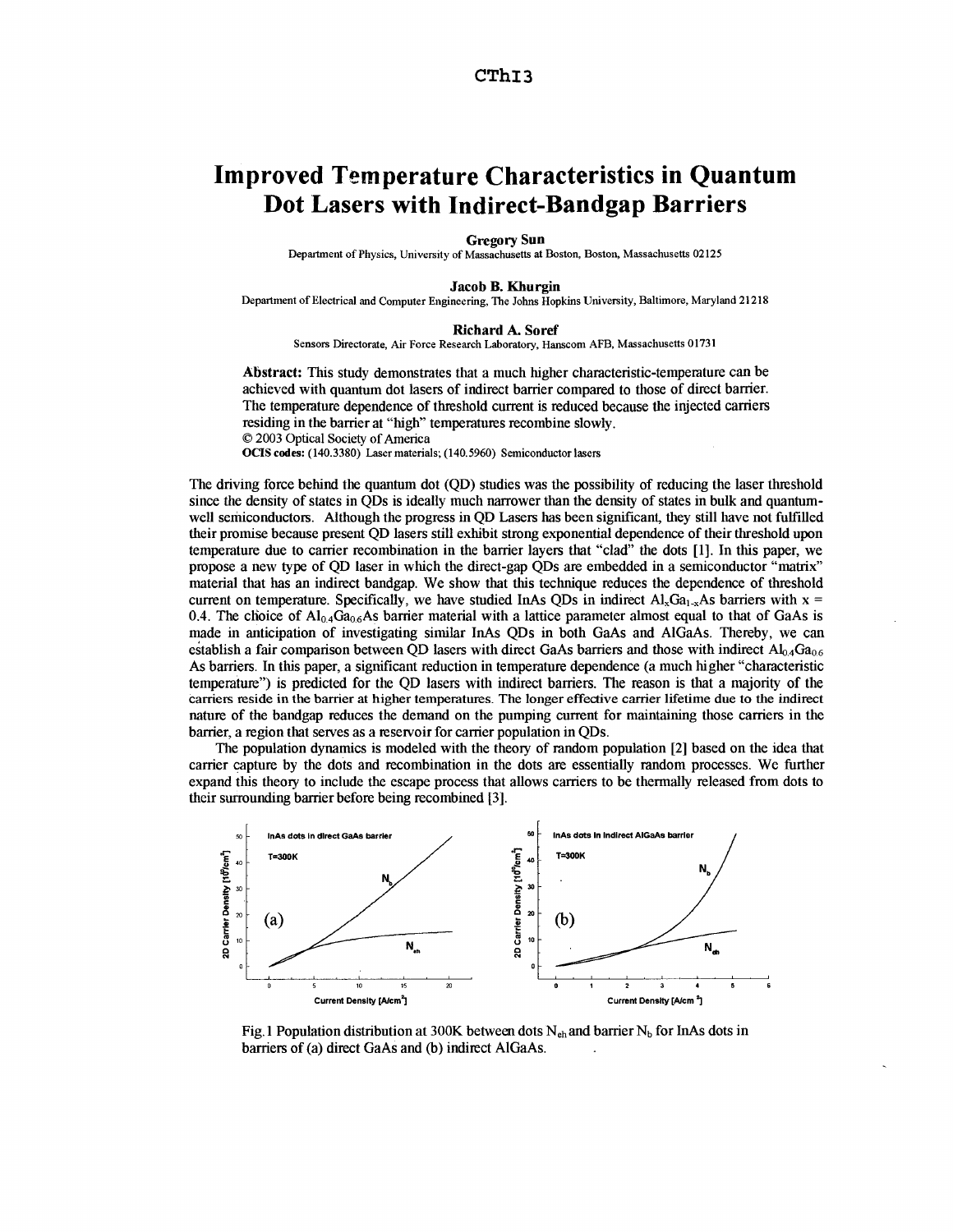**CThI3** 

[Figure 1](#page-1-0) shows the carrier distribution between the dots  $N_{eh}$  and barrier  $N_b$  as a function of the pumping current density at T=300K for dots with an area density of  $4\times10^{10}$ cm<sup>-2</sup> embedded in either direct or indirect barriers. It can be seen from Figs.l(a) and l(b) that carriers already starts to accumulate in the barrier before the dots are saturated. In order to maintain a steady-state distribution of carriers in the dots that is sufficient for threshold optical gain, it is necessary to maintain a certain level of carrier density in the barrier. As demonstrated in Fig. 1, the barrier of indirect bandgap requires less pumping current density to inject a given density of carriers.

Based on the analysis of population distribution, we have calculated the optical gain for the groundstate radiative transitions with the assumption that for a typical QD ensemble, the inhomogeneous broadening of the transition linewidth induced by the dot-size variation is much larger than the homogeneous broadening.



Fig.2 Optical gain as a function of pumping current density at various temperatures for InAs dots in barriers of (a) direct GaAs and (b) indirect AlGaAs.

The result of optical gain at the average transition photon energy is shown in Fig.2. The gain is calculated as a function of pumping current density for QDs with direct (Fig.2a) and indirect barriers (Fig.2b) for several tempeiatures ranging from 50K to 350K. It can be seen from Fig.2 that the optical gain increases with the pumping current density and reaches saturation value at approximately 12/cm. QD lasers with indirect barriers require less pumping current compared to those with direct barriers to reach the same level of optical gain. Comparing Figs.2(a) and 2(b), optical gain as a function of pumping current for QD lasers with indirect barriers shows rather insignificant temperature dependence, while that of direct barriers clearly indicates a strong temperature dependence. This conclusion is better illustrated with the assumption of a fixed value of optical gain that is required to compensate the typical losses  $(2 \sim 10/\text{cm})$  found within QD laser cavities. Taking the value of threshold gain as  $g_{th}$ =8/cm, we have calculated the threshold current density  $J_{th}$  as a function of temperature. The result is shown in Fig.3 for QD lasers with direct and indirect barriers. Fig.3 reveals that QD lasers with indirect barriers require less pumping to reach  $J<sub>th</sub>$  throughout the temperature range, and that  $J_{th}$  remains almost unchanged as the temperature increases. For QD lasers with direct barriers, even though their  $J_{th}$  can be low at "low" temperatures,  $J_{th}$  increases sharply as the temperature increases. The rather significant difference in  $J_{th}$  between the two cases at higher temperature is the direct result of the lifetime difference between the two types of barriers where there is an inevitable carrier buildup at elevated temperature. We have fitted our data to the standard threshold-temperature expression:  $J_{th}=J_0 \exp(T/T_0)$  where  $T_0$  is the characteristic temperature of the laser. For the temperature range of  $50 \sim 350$ K, We obtain T<sub>o</sub>=305K for the direct barrier and T<sub>o</sub>=2857K for the indirect barrier. For the higher temperature range of 260 ~350K, we obtain  $T_0$ =153K for the direct barrier and  $T_0$  = 1152K for the indirect barrier, an enormous improvement. The T<sub>o</sub> value that we obtained for QDs in direct barrier at higher temperature is consistent with the 161K value measured over the same temperature range in the InAs QD laser with GaAs barrier **[4].**